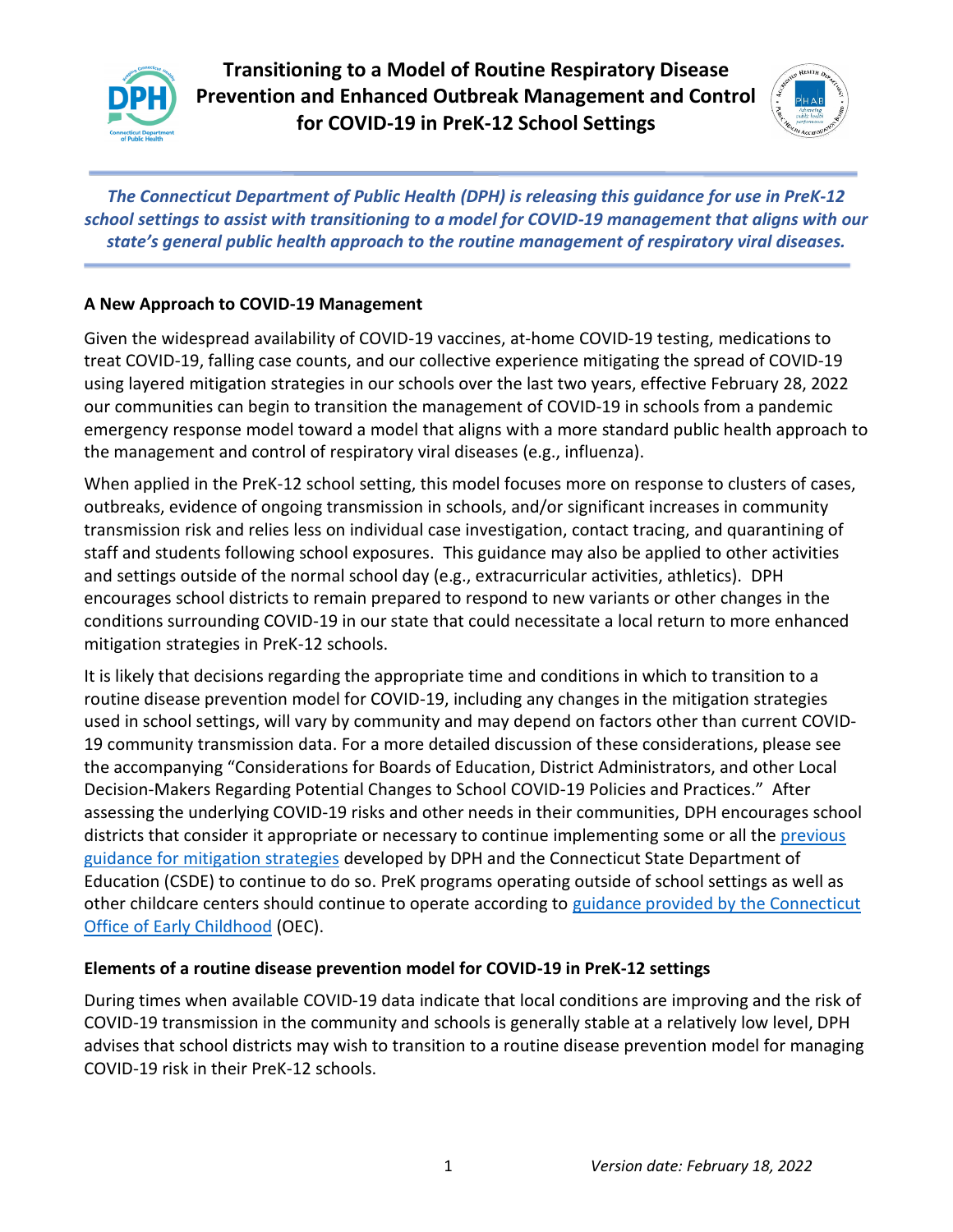*Routine strategies* for COVID-19 prevention include:

- **Recommending [COVID-19 vaccination](https://portal.ct.gov/-/media/Departments-and-Agencies/DPH/dph/infectious_diseases/immunization/CoVP-Materials/COVID-Vaccines--A-Toolkit-for-Connecticut-Schools-Vax2SchoolCT.pdf)** for all eligible students and staff, including [booster](https://www.cdc.gov/coronavirus/2019-ncov/vaccines/booster-shot.html)  [vaccine doses](https://www.cdc.gov/coronavirus/2019-ncov/vaccines/booster-shot.html) when appropriate.
- **Supporting** students and staff who choose to continue [wearing a mask](https://www.cdc.gov/coronavirus/2019-ncov/community/schools-childcare/k-12-guidance.html) even when school policies do not require their use.
- **Following [isolation guidelines](https://www.cdc.gov/coronavirus/2019-ncov/community/schools-childcare/k-12-contact-tracing/about-isolation.html)** for students and staff who have symptoms associated with, or have tested positive for, COVID-19.
- Recommending **COVID-19 transmission prevention strategies**, [including testing \(self-testing](https://www.cdc.gov/coronavirus/2019-ncov/community/schools-childcare/k-12-guidance.html#staying-home)  [and/or at provider sites\) and masking](https://www.cdc.gov/coronavirus/2019-ncov/community/schools-childcare/k-12-guidance.html#staying-home) for students and staff, **following illness or exposures** to COVID-19 cases.
- Continuing to advise parents to report all cases of COVID-19 to the school and subsequently schools continuing to **[report identified cases](https://dphsubmissions.ct.gov/)** to their local health department and the Connecticut Department of Public Health.
- Being prepared to **respond quickly to rapid increases in cases** or clusters of cases in schools (including increases in absenteeism due to respiratory illness) as described below.
- Continuing to follow [existing quarantine guidance](https://portal.ct.gov/-/media/SDE/Digest/2021-22/School-Contact-Tracing_Quarantine_Update_12312021.pdf) for students and staff who have been notified of certain higher-risk close contact exposures (e.g., household exposures, crowded social gatherings).

Strategies that would generally *not* be included in routine COVID-19 prevention include:

- Individual case investigation and contact tracing.
- Quarantine of students and staff with in-school or other lower risk (e.g., short duration, low intensity) close contact exposures.

## **Enhanced mitigation strategies for surge response and outbreak control**

Surges in community spread of COVID-19 due to the emergence of new variants, waning immunity, and/or other factors can be expected to occur periodically, likely seasonally, and can have an impact on the risk of COVID-19 transmission in schools. Likewise, local increases in school absenteeism, especially due to respiratory illness, or an increase in reported cases of COVID-19 among students and/or staff may indicate a COVID-19 outbreak within a school or district. **Schools and local health officials should be in contact if there is a suspicion of increasing transmission or information suggesting an active outbreak of COVID-19 among students or staff.** Local health districts, in consultation with DPH, can assist schools in determining if a COVID-19 outbreak is suspected and what, if any, outbreak response strategies are needed to control transmission.

Recommended COVID-19 school *outbreak response strategies* include:

- Implementing a local **universal masking policy** for students and staff on a temporary basis. Implementation of masking can be done at the classroom, grade, or school level depending on the extent of transmission and structure of the school.
- **Limiting mixing** of impacted grades, classrooms, or other groups (i.e., cohorting) during meals, recess, and other gathering times to limit spread while a school is experiencing an outbreak.